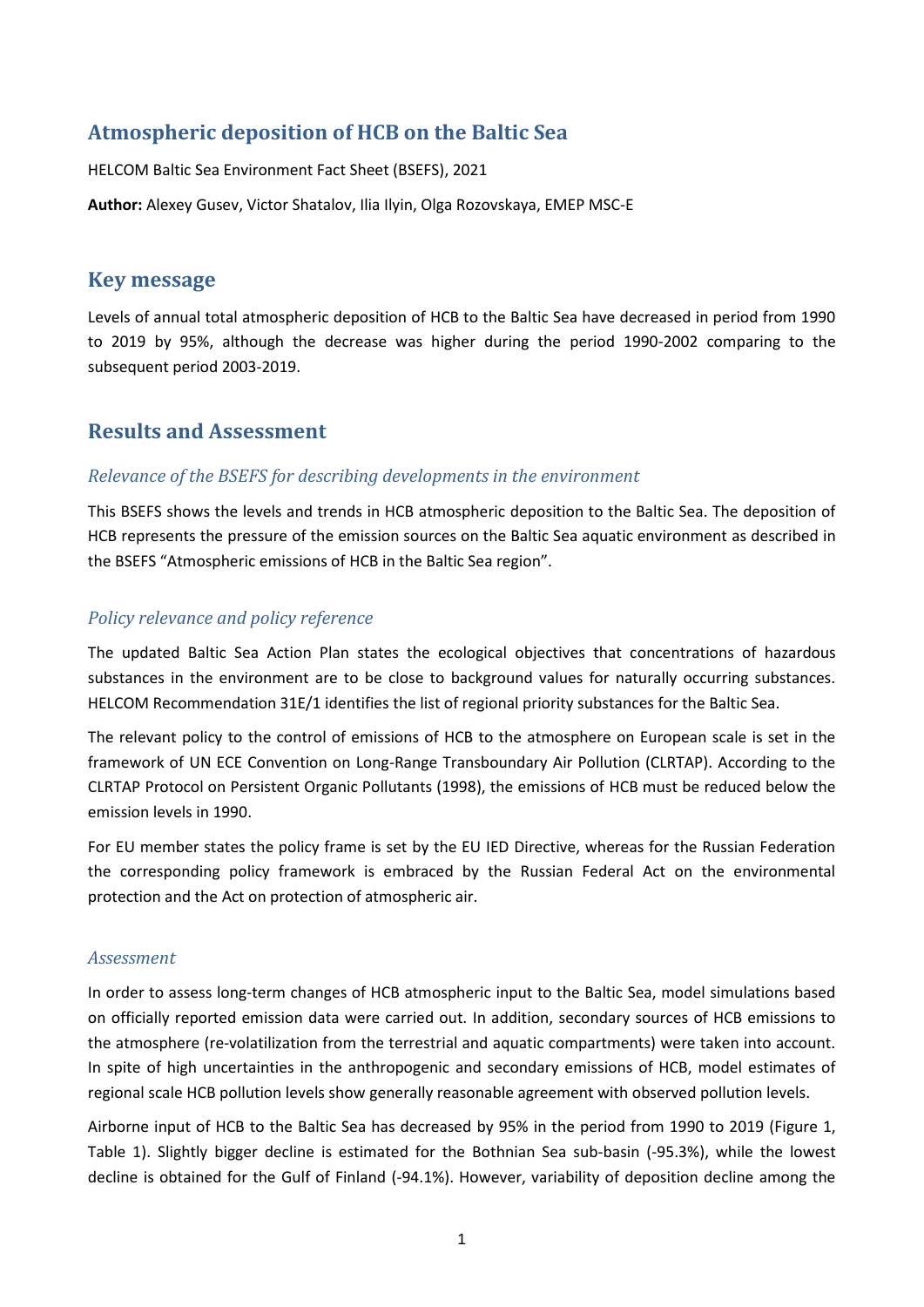sub-basins is low due to homogeneous spatial distribution of HCB air concentrations in the Baltic Sea region.

The decrease of HCB deposition to the Baltic Sea was higher during the period 1990-2002 comparing to subsequent period 2003-2019. Trends of deposition fluxes for both periods were analysed using Mann-Kendall test methodology [*Gilbert*, 1987; *Connor et al*., 2012]. In the period from 1990 to 2002, stronger decline is estimated with the mean annual rate of deposition decline about 430 kg per year with confidence factor equal to 99.9%. The subsequent period of time 2003-2019 is characterised by less intensive mean annual decline rate of about 55 kg per year with confidence factor 99.9%. The values of the confidence factors indicates that the trends for the both parts of the assessment period are significant. Reduction of atmospheric input of HCB to the Baltic Sea is connected with the realization of various abatement measures, which took place in the HELCOM countries as well as other EMEP countries.

The highest total annual HCB deposition fluxes over the Baltic Sea in 2019 are estimated for the Gulf of Riga and Gulf of Finland sub-basins (Figures 2, 3). The lowest deposition flux is obtained for the Bosnian Sea subbasin. Due to substantial reduction of contemporary HCB anthropogenic emissions and accumulation of HCB in the environmental compartments, the largest contribution to total annual deposition to the Baltic Sea in 2019 is made by secondary emission sources (re-volatilization from surface compartments) within and outside the EMEP modelling domain. Annual emissions of HELCOM countries in 2019 contributed to HCB deposition over the Baltic Sea about 3% (Table 2), with largest shares made by Finland and Denmark (Figure 4).



**Figure 1.** Long-term changes of total annual modelled atmospheric deposition (blue line) and estimates of normalized deposition (red line) of HCB to the Baltic Sea for the period 1990-2019, (kg  $y$ <sup>1</sup>). Normalized depositions were obtained using the methodology described below in the metadata section 5.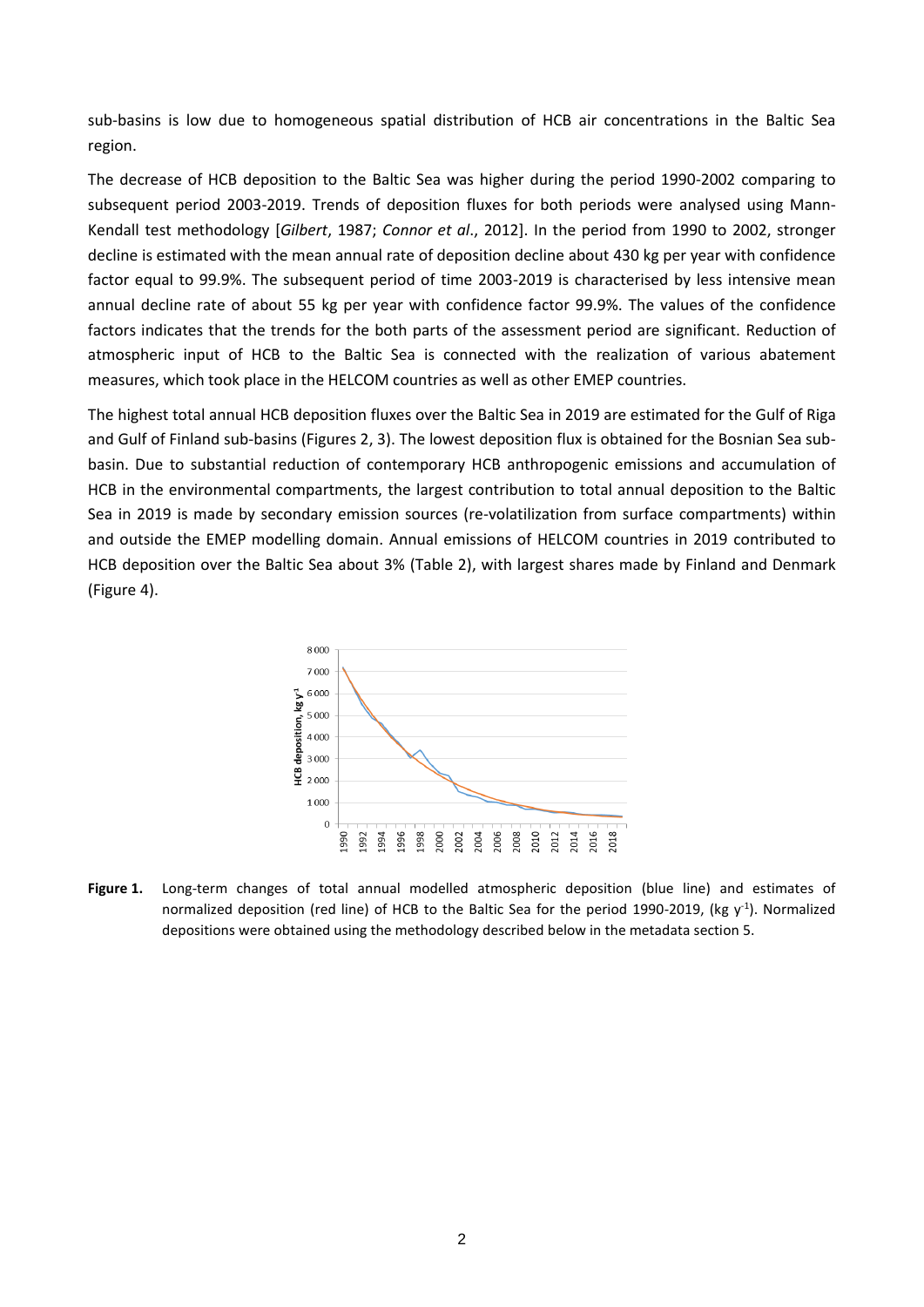









**Figure 2.** Time-series of computed total annual atmospheric deposition of HCB to nine sub-basins of the Baltic Sea for the period 1990-2019 in kg y<sup>-1</sup> as green bars (left axis) and total deposition fluxes in g km<sup>-2</sup> y<sup>-1</sup> as red lines (right axis).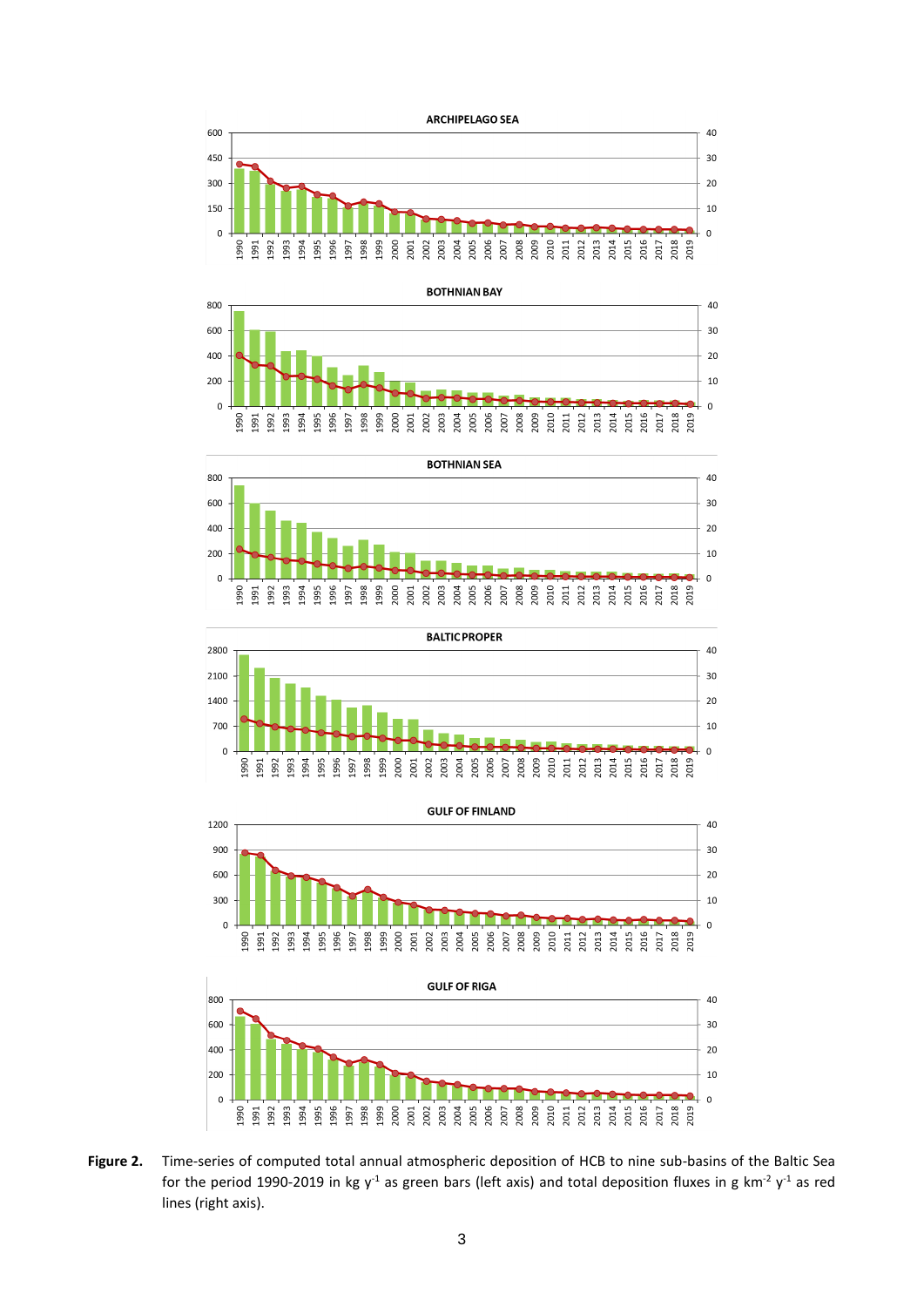

**Figure 2. (continued).** Time-series of computed total annual atmospheric deposition of HCB to nine sub-basins of the Baltic Sea for the period 1990-2019 in kg  $y<sup>-1</sup>$  as green bars (left axis) and total deposition fluxes in g km<sup>-2</sup>  $y$ <sup>-1</sup> as red lines (right axis).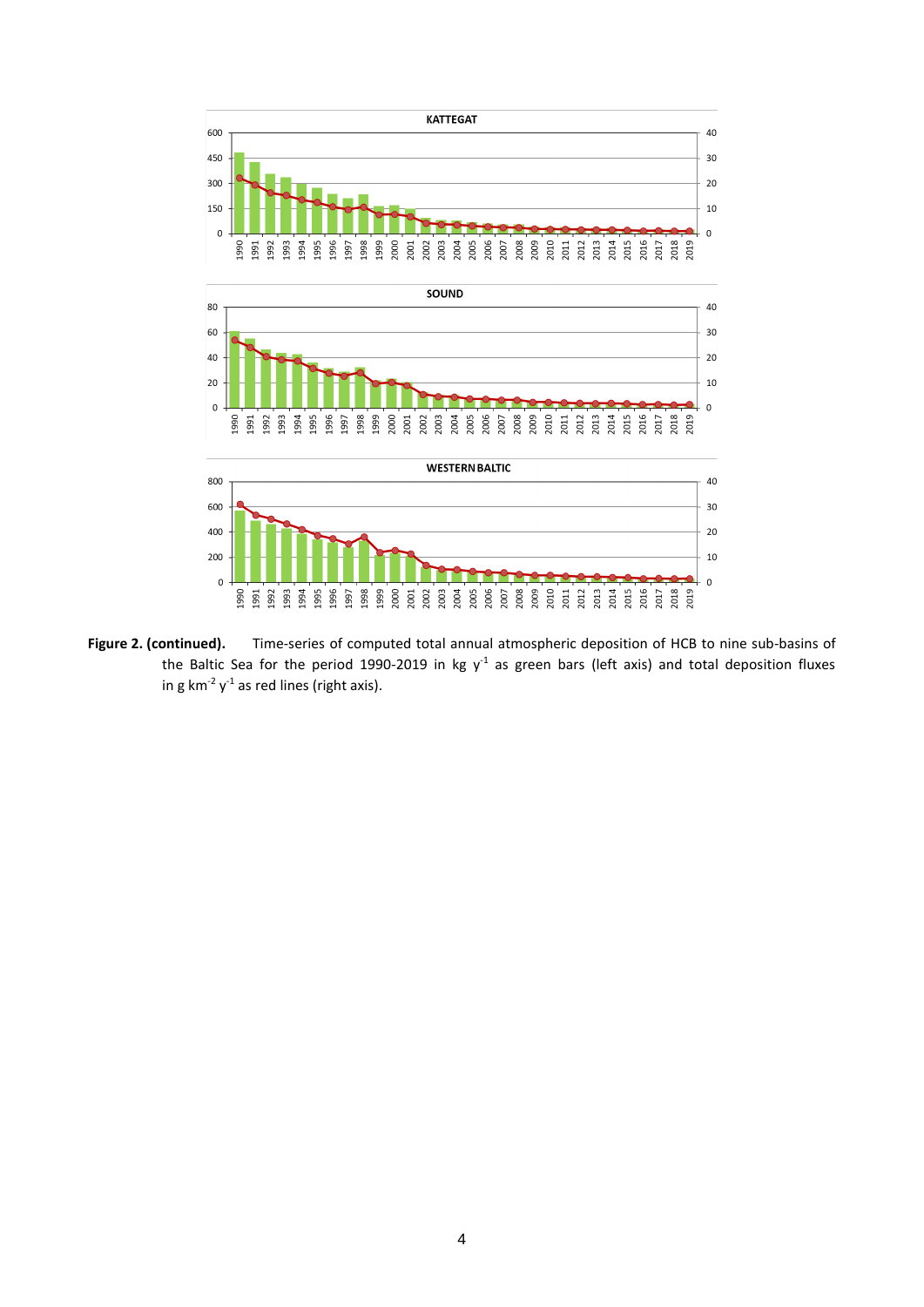

Figure 3. Spatial distribution of modelled annual total deposition fluxes of HCB in the Baltic Sea region for 1990 (a) and 2019 (b), g km<sup>-2</sup>  $y^{-1}$ .



**Figure 4.** Ten countries with the highest contribution to annual total deposition of HCB to the Baltic Sea estimated for 2019, kg  $y^{-1}$ . Green bars indicate non-HELCOM countries.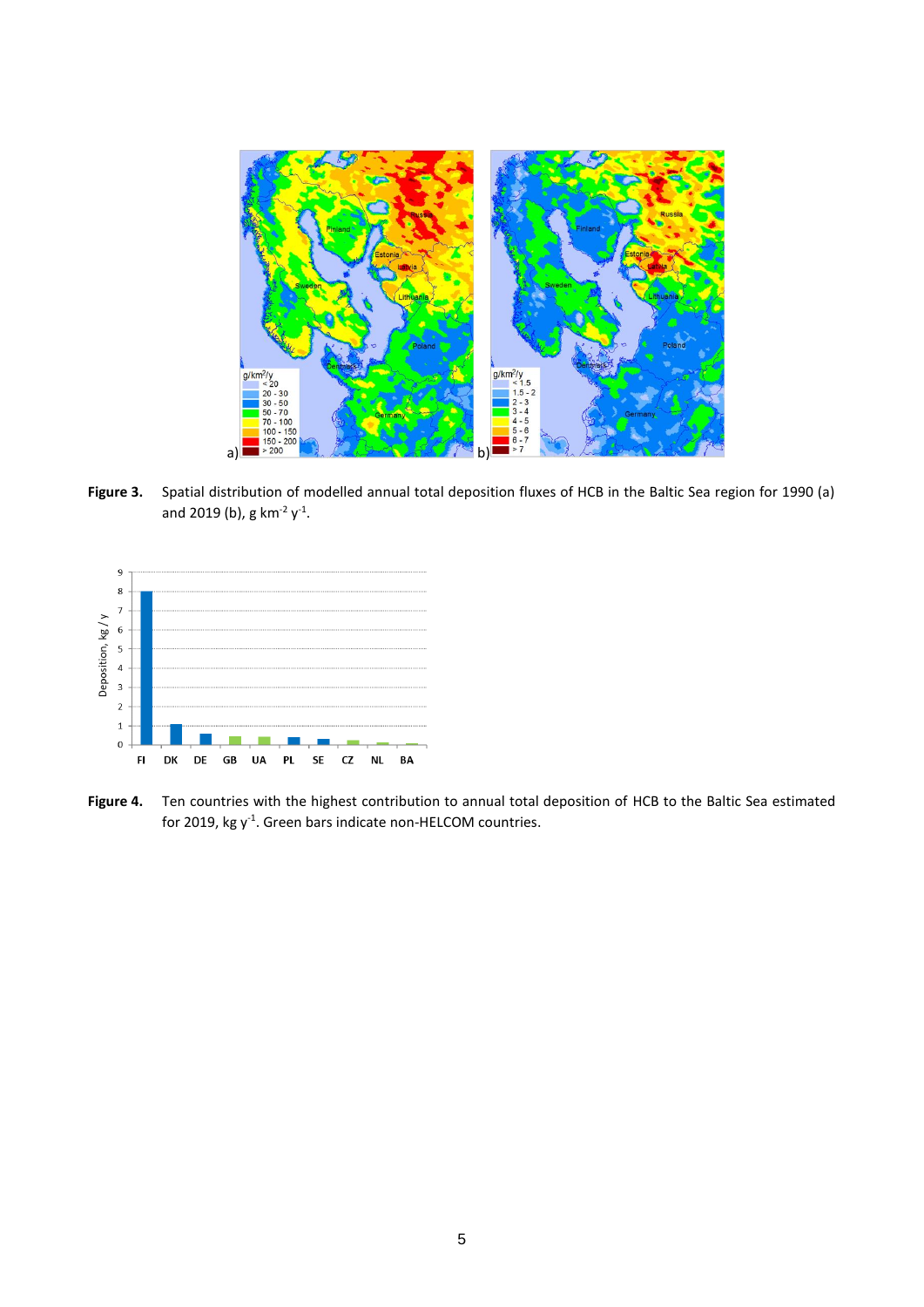#### **Data**

Numerical data on computed HCB depositions to the Baltic Sea are given in the following tables.

| Table 1. Computed total annual deposition of HCB to nine Baltic Sea sub-basins, the whole Baltic Sea (BAS) and |
|----------------------------------------------------------------------------------------------------------------|
| normalized deposition* to the Baltic Sea (Norm) for the period 1990-2019. Units: kg $y^{-1}$ .                 |

|      | <b>ARC</b> | <b>BOB</b> | <b>BOS</b> | <b>BAP</b> | <b>GUF</b> | <b>GUR</b> | <b>KAT</b> | SOU  | <b>WEB</b> | <b>BAS</b> | <b>Norm</b> |
|------|------------|------------|------------|------------|------------|------------|------------|------|------------|------------|-------------|
| 1990 | 387        | 753        | 743        | 2690       | 852        | 665        | 485        | 61   | 570        | 7208       | 7152        |
| 1991 | 375        | 608        | 604        | 2320       | 821        | 608        | 426        | 55   | 491        | 6308       | 6369        |
| 1992 | 295        | 595        | 539        | 2053       | 648        | 486        | 357        | 46   | 462        | 5481       | 5672        |
| 1993 | 255        | 438        | 461        | 1877       | 582        | 447        | 335        | 44   | 426        | 4866       | 5052        |
| 1994 | 264        | 445        | 446        | 1770       | 567        | 406        | 298        | 43   | 387        | 4627       | 4499        |
| 1995 | 221        | 403        | 371        | 1542       | 513        | 383        | 274        | 36   | 343        | 4086       | 4007        |
| 1996 | 212        | 308        | 325        | 1437       | 445        | 322        | 238        | 32   | 320        | 3639       | 3570        |
| 1997 | 158        | 249        | 264        | 1225       | 349        | 276        | 213        | 29   | 281        | 3045       | 3180        |
| 1998 | 180        | 322        | 309        | 1278       | 424        | 303        | 235        | 32   | 333        | 3418       | 2833        |
| 1999 | 169        | 271        | 271        | 1089       | 335        | 268        | 166        | 22   | 220        | 2811       | 2525        |
| 2000 | 123        | 200        | 215        | 910        | 276        | 201        | 171        | 24   | 236        | 2355       | 2250        |
| 2001 | 120        | 190        | 208        | 896        | 245        | 187        | 150        | 21   | 212        | 2229       | 2006        |
| 2002 | 83.8       | 124        | 143        | 605        | 184.5      | 142        | 93.2       | 12.5 | 124        | 1512       | 1789        |
| 2003 | 80.3       | 134        | 141        | 505        | 178.3      | 127        | 82.5       | 10.4 | 95.4       | 1354       | 1596        |
| 2004 | 72.2       | 128        | 125        | 471        | 159.5      | 115        | 77.6       | 10.1 | 92.4       | 1251       | 1424        |
| 2005 | 59.6       | 111        | 105        | 372        | 142.6      | 96.0       | 68.0       | 8.24 | 80.7       | 1043       | 1272        |
| 2006 | 62.3       | 110        | 106        | 377        | 139.1      | 89.0       | 61.3       | 8.14 | 73.1       | 1026       | 1137        |
| 2007 | 49.9       | 87.6       | 80.5       | 347        | 112.7      | 86.7       | 55.0       | 7.40 | 70.3       | 897        | 1017        |
| 2008 | 51.6       | 91.2       | 88.1       | 320        | 121.8      | 85.8       | 54.7       | 7.33 | 59.9       | 880        | 910         |
| 2009 | 39.6       | 72.5       | 71.6       | 259        | 97.0       | 66.4       | 41.8       | 5.37 | 51.7       | 705        | 816         |
| 2010 | 40.9       | 68.5       | 70.0       | 269        | 82.8       | 61.3       | 40.4       | 5.40 | 51.5       | 690        | 733         |
| 2011 | 33.3       | 68.7       | 61.6       | 223        | 84.9       | 57.2       | 39.0       | 4.83 | 46.9       | 619        | 659         |
| 2012 | 31.3       | 59.7       | 55.5       | 198        | 70.5       | 49.2       | 36.1       | 4.42 | 42.1       | 547        | 595         |
| 2013 | 35.5       | 59.3       | 57.3       | 207        | 78.2       | 53.6       | 34.5       | 4.30 | 43.3       | 573        | 538         |
| 2014 | 32.1       | 52.3       | 57.6       | 194        | 66.0       | 47.5       | 35.0       | 4.37 | 37.5       | 526        | 488         |
| 2015 | 26.6       | 46.2       | 45.1       | 170        | 61.7       | 40.8       | 30.9       | 3.97 | 36.9       | 462        | 445         |
| 2016 | 25.6       | 51.1       | 44.3       | 153        | 70.7       | 39.3       | 25.4       | 3.17 | 28.4       | 441        | 407         |
| 2017 | 24.0       | 47.3       | 41.1       | 156        | 61.0       | 38.7       | 27.8       | 3.48 | 30.4       | 430        | 375         |
| 2018 | 25.0       | 49.3       | 43.4       | 139        | 59.9       | 37.3       | 24.1       | 2.95 | 27.1       | 408        | 348         |
| 2019 | 20.4       | 35.9       | 34.7       | 142        | 49.9       | 33.4       | 24.0       | 3.29 | 29.3       | 373        | 325         |

\* - normalized depositions were obtained using the methodology described below in the metadata section 5.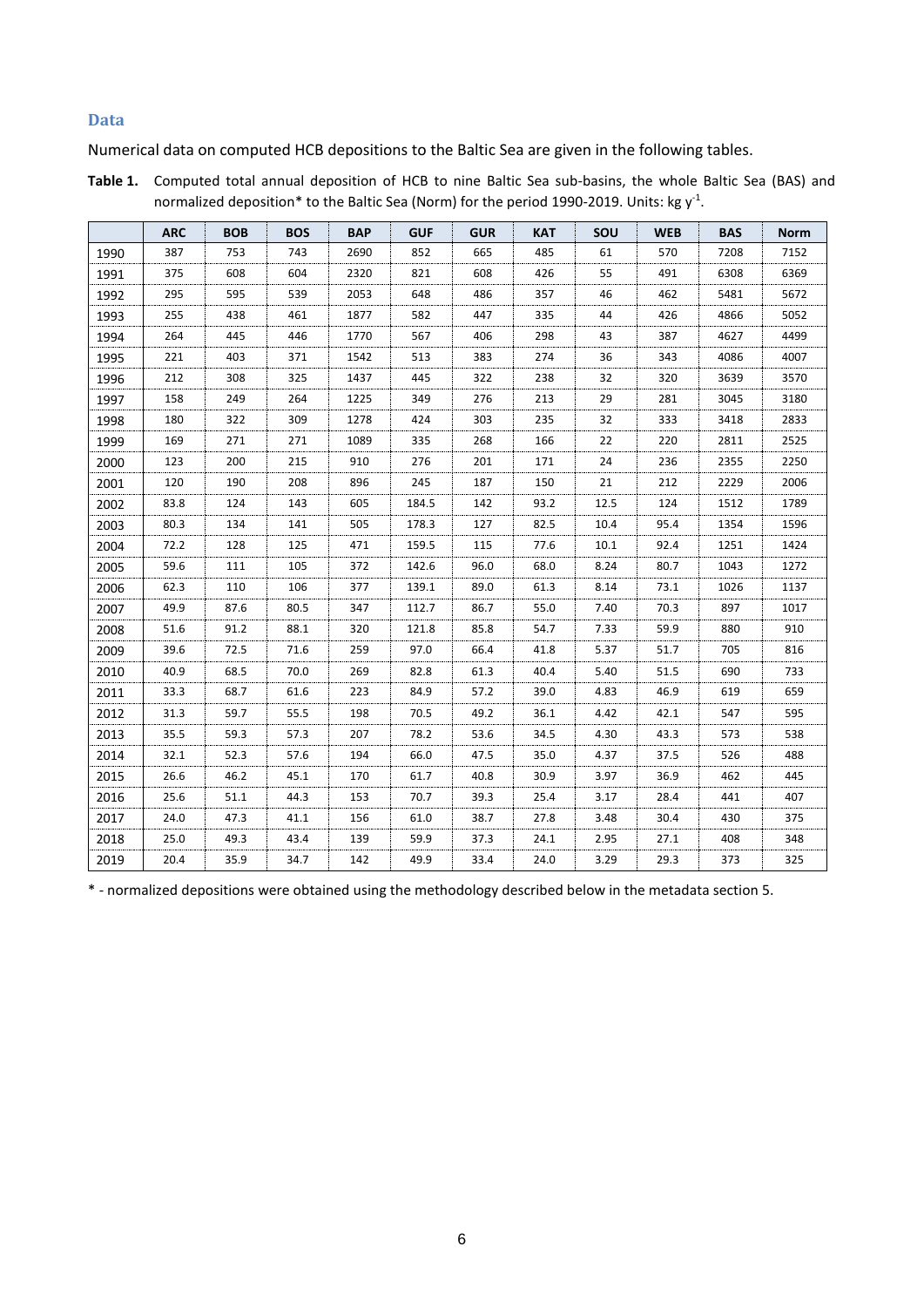**Table 2.** Computed contributions by country to annual total deposition of HCB to nine Baltic Sea sub-basins for the year 2019. Units: kg y<sup>-1</sup>. (*HELCOM*: contribution of anthropogenic sources of HELCOM countries; *EMEP*: contribution of anthropogenic sources in other EMEP countries; *Other*: contributions of secondary and remote non-EMEP emission sources).

| Country       | <b>ARC</b> | <b>BOB</b> | <b>BOS</b> | <b>BAP</b> | <b>GUF</b> | <b>GUR</b> | <b>KAT</b>           | SOU      | <b>WEB</b> | <b>BAS</b> |
|---------------|------------|------------|------------|------------|------------|------------|----------------------|----------|------------|------------|
| DK            | 8.81E-03   | 3.41E-03   | 9.97E-03   | 3.00E-01   | 9.83E-03   | 1.66E-02   | 3.29E-01             | 9.19E-02 | 3.29E-01   | 1.10E+00   |
| EE            | 1.80E-03   | 5.16E-04   | 1.34E-03   | 5.84E-03   | 2.07E-02   | 1.12E-02   | 1.21E-04             | 1.80E-05 | 1.43E-04   | 4.16E-02   |
| FI.           | 6.74E-01   | 2.46E+00   | 3.89E-01   | 4.37E-01   | 3.84E+00   | 2.07E-01   | 1.36E-02             | 1.87E-03 | 1.46E-02   | 8.04E+00   |
| DE            | 9.16E-03   | 2.84E-03   | 8.04E-03   | 3.06E-01   | 8.67E-03   | 1.47E-02   | 3.69E-02             | 9.13E-03 | 2.02E-01   | 5.98E-01   |
| LV            | 1.09E-03   | 2.67E-04   | 9.41E-04   | 8.32E-03   | 1.90E-03   | 1.61E-02   | 1.13E-04             | 2.07E-05 | 1.65E-04   | 2.89E-02   |
| LT            | 1.33E-03   | 4.10E-04   | 1.36E-03   | 1.45E-02   | 1.79E-03   | 6.19E-03   | 3.21E-04             | 5.95E-05 | 3.99E-04   | 2.63E-02   |
| PL            | 1.02E-02   | 2.73E-03   | 8.39E-03   | 3.15E-01   | 8.86E-03   | 1.71E-02   | 8.78E-03             | 2.12E-03 | 1.55E-02   | 3.89E-01   |
| <b>RU</b>     | 1.12E-03   | 1.06E-03   | 1.38E-03   | 1.03E-02   | 3.22E-02   | 1.40E-03   | 3.85E-04             | 6.18E-05 | 4.43E-04   | 4.84E-02   |
| SE            | 1.93E-02   | 3.76E-02   | 6.12E-02   | 1.44E-01   | 1.48E-02   | 1.57E-02   | 2.01E-02             | 3.44E-03 | 5.95E-03   | 3.22E-01   |
| AL            | 8.31E-07   | 6.24E-07   | 1.28E-06   | 8.69E-06   | 1.22E-06   | 1.32E-06   | 1.09E-06             | 1.55E-07 | 1.31E-06   | 1.65E-05   |
| AM            | 2.72E-07   | 3.27E-07   | 4.91E-07   | 1.80E-06   | 5.98E-07   | 3.69E-07   | 1.48E-07             | 2.36E-08 | 1.45E-07   | 4.17E-06   |
| AT            | 2.36E-03   | 1.00E-03   | 2.30E-03   | 3.24E-02   | 2.94E-03   | 3.88E-03   | 2.89E-03             | 5.39E-04 | 4.60E-03   | 5.29E-02   |
| AZ            | 6.71E-07   | 9.38E-07   | 1.25E-06   | 4.40E-06   | 1.50E-06   | 8.95E-07   | 4.07E-07             | 5.78E-08 | 3.96E-07   | 1.05E-05   |
| BA            | 4.09E-03   | 3.00E-03   | 6.30E-03   | 5.08E-02   | 6.50E-03   | 7.29E-03   | 4.96E-03             | 7.67E-04 | 6.32E-03   | 9.00E-02   |
| BE            | 2.11E-03   | 9.60E-04   | 2.51E-03   | 3.10E-02   | 2.65E-03   | 3.21E-03   | 9.46E-03             | 1.28E-03 | 1.46E-02   | 6.78E-02   |
| ΒG            | 1.37E-04   | 9.75E-05   | 1.96E-04   | 1.28E-03   | 2.07E-04   | 2.01E-04   | 1.53E-04             | 2.10E-05 | 1.74E-04   | 2.46E-03   |
| BY            | 5.24E-04   | 2.78E-04   | 7.01E-04   | 4.46E-03   | 1.15E-03   | 1.44E-03   | 2.18E-04             | 3.73E-05 | 2.28E-04   | 9.04E-03   |
| СH            | 5.31E-05   | 2.20E-05   | 5.73E-05   | 7.22E-04   | 6.63E-05   | 8.35E-05   | 9.77E-05             | 1.89E-05 | 1.64E-04   | 1.28E-03   |
| CY            | 1.14E-07   | 1.04E-07   | 1.95E-07   | 7.66E-07   | 1.82E-07   | 1.57E-07   | 7.81E-08             | 1.04E-08 | 8.27E-08   | 1.69E-06   |
| CZ            | 1.02E-02   | 3.18E-03   | 9.16E-03   | 1.72E-01   | 1.03E-02   | 1.53E-02   | 1.30E-02             | 2.60E-03 | 2.18E-02   | 2.57E-01   |
| ES            | 7.29E-04   | 6.38E-04   | 1.07E-03   | 6.98E-03   | 1.00E-03   | 1.05E-03   | 1.39E-03             | 1.80E-04 | 1.71E-03   | 1.48E-02   |
| FR            | 3.12E-03   | 1.53E-03   | 3.59E-03   | 3.98E-02   | 3.57E-03   | 4.52E-03   | 1.04E-02             | 1.43E-03 | 1.52E-02   | 8.31E-02   |
| GB            | 1.45E-02   | 8.70E-03   | 2.05E-02   | 1.87E-01   | 1.90E-02   | 2.18E-02   | 7.98E-02             | 7.99E-03 | 8.18E-02   | 4.41E-01   |
| GE            | 1.21E-04   | 1.35E-04   | 2.07E-04   | 8.32E-04   | 2.68E-04   | 1.74E-04   | 6.21E-05             | 9.83E-06 | 5.88E-05   | 1.87E-03   |
| GR            | 7.79E-05   | 6.30E-05   | 1.22E-04   | 7.11E-04   | 1.29E-04   | 1.24E-04   | 8.24E-05             | 1.15E-05 | 9.18E-05   | 1.41E-03   |
| HR            | 4.01E-05   | 2.59E-05   | 5.12E-05   | 5.23E-04   | 6.45E-05   | 7.65E-05   | 4.61E-05             | 7.39E-06 | 6.02E-05   | 8.95E-04   |
| HU            | 5.39E-04   | 2.89E-04   | 5.83E-04   | 7.70E-03   | 8.53E-04   | 1.05E-03   | 6.58E-04             | 1.16E-04 | 9.38E-04   | 1.27E-02   |
| IE            | 9.05E-04   | 5.84E-04   | 1.28E-03   | 1.01E-02   | 1.17E-03   | 1.32E-03   | 3.91E-03             | 3.83E-04 | 3.93E-03   | 2.35E-02   |
| IS            | 1.38E-05   | 2.21E-05   | 2.67E-05   | 1.21E-04   | 2.08E-05   | 1.89E-05   | 3.59E-05             | 4.14E-06 | 3.69E-05   | 3.00E-04   |
| IT            | 5.65E-04   | 4.03E-04   | 7.74E-04   | 6.64E-03   | 9.07E-04   | 1.02E-03   | 7.24E-04             | 1.17E-04 | 1.05E-03   | 1.22E-02   |
| КY            | 1.85E-06   | 3.12E-06   | 3.51E-06   | 9.69E-06   | 3.34E-06   | 2.04E-06   | 9.41E-07             | 1.27E-07 | 1.01E-06   | 2.56E-05   |
| ΚZ            | 9.51E-05   | 1.32E-04   | 1.77E-04   | 6.17E-04   | 1.84E-04   | 1.18E-04   | 6.87E-05             | 9.05E-06 | 7.32E-05   | 1.47E-03   |
| П             | 1.19E-07   | 4.24E-08   | 1.19E-07   | 1.89E-06   | 1.61E-07   | 2.15E-07   | 2.55E-07             | 5.34E-08 | 4.47E-07   | 3.30E-06   |
| LU            | 2.60E-04   | 1.11E-04   | 2.89E-04   | 3.90E-03   | 3.26E-04   | 4.41E-04   | 9.40E-04             | 1.45E-04 | 1.57E-03   | 7.98E-03   |
| MC            | 1.05E-06   | 6.80E-07   | 1.37E-06   | 1.08E-05   | 1.53E-06   | 1.65E-06   | 1.39E-06             | 2.22E-07 | 2.02E-06   | 2.07E-05   |
| MD            | 9.24E-05   | 4.96E-05   | 1.23E-04   | 9.18E-04   | 1.49E-04   | 1.86E-04   | 7.54E-05             | 1.17E-05 | 7.64E-05   | 1.68E-03   |
|               | 1.17E-05   | 8.55E-06   | 1.82E-05   | 1.33E-04   | 1.80E-05   | 2.02E-05   | 1.34E-05             | 2.02E-06 | 1.79E-05   | 2.43E-04   |
| ME<br>МK      | 2.82E-04   | 1.98E-04   | 4.17E-04   | 2.80E-03   | 4.01E-04   | 4.42E-04   | 3.08E-04             | 4.52E-05 | 3.75E-04   | 5.27E-03   |
| МT            | 1.96E-06   | 1.66E-06   | 3.10E-06   | 1.97E-05   | 3.49E-06   | 3.57E-06   | 2.58E-06             | 3.65E-07 | 3.11E-06   | 3.95E-05   |
|               | 3.68E-03   | 1.67E-03   | 4.33E-03   | 5.98E-02   | 4.38E-03   | 5.58E-03   | 1.83E-02             | 2.64E-03 | 3.22E-02   | 1.33E-01   |
| ΝL<br>NO.     | 1.83E-03   | 1.39E-03   | 3.87E-03   | 1.26E-02   | 1.97E-03   | 1.97E-03   | 7.82E-03             | 4.34E-04 | 2.46E-03   | 3.44E-02   |
| PT            | 8.85E-05   | 9.41E-05   | 1.40E-04   | 8.26E-04   | 1.35E-04   | 1.32E-04   | 1.63E-04             | 2.10E-05 | 1.92E-04   | 1.79E-03   |
|               | 5.20E-04   | 3.22E-04   | 6.94E-04   | 5.17E-03   | 8.17E-04   | 9.10E-04   | 5.25E-04             | 7.87E-05 | 6.06E-04   | 9.65E-03   |
| <b>RO</b>     | 3.24E-04   | 2.13E-04   | 4.58E-04   |            | 4.78E-04   | 5.52E-04   |                      | 5.65E-05 | 4.70E-04   |            |
| <b>RS</b>     |            | 4.56E-05   | 9.26E-05   | 3.89E-03   | 1.12E-04   | 1.29E-04   | 3.43E-04<br>8.23E-05 |          |            | 6.79E-03   |
| SL            | 7.32E-05   |            |            | 9.25E-04   |            |            |                      | 1.40E-05 | 1.13E-04   | 1.59E-03   |
| SK            | 1.13E-03   | 4.45E-04   | 1.10E-03   | 1.58E-02   | 1.35E-03   | 1.88E-03   | 1.19E-03             | 2.18E-04 | 1.72E-03   | 2.48E-02   |
| TJ            | 1.80E-06   | 3.89E-06   | 3.70E-06   | 7.94E-06   | 3.55E-06   | 1.83E-06   | 9.17E-07             | 1.10E-07 | 9.48E-07   | 2.47E-05   |
| TM            | 5.85E-06   | 9.36E-06   | 1.18E-05   | 3.30E-05   | 1.24E-05   | 6.73E-06   | 3.71E-06             | 5.00E-07 | 3.79E-06   | 8.71E-05   |
| TR            | 1.35E-04   | 1.13E-04   | 2.23E-04   | 9.99E-04   | 2.43E-04   | 2.07E-04   | 8.42E-05             | 1.19E-05 | 8.02E-05   | 2.10E-03   |
| UA            | 2.56E-02   | 1.89E-02   | 4.06E-02   | 2.12E-01   | 5.23E-02   | 4.49E-02   | 1.59E-02             | 2.46E-03 | 1.55E-02   | 4.28E-01   |
| UZ            | 4.29E-06   | 8.67E-06   | 9.11E-06   | 1.97E-05   | 8.98E-06   | 4.44E-06   | 2.07E-06             | 2.65E-07 | 2.05E-06   | 5.95E-05   |
| Other         | 19.5       | 35.1       | 35.7       | 139.0      | 47.2       | 32.2       | 21.9                 | 3.0      | 26.6       | 360.19     |
| <b>EMEP</b>   | 0.07       | 0.04       | 0.10       | 0.87       | 0.11       | 0.12       | 0.17                 | 0.02     | 0.21       | 1.73       |
| <b>HELCOM</b> | 0.73       | 2.50       | 0.48       | 1.54       | 3.94       | 0.31       | 0.41                 | 0.11     | 0.57       | 10.59      |
| Total         | 20.32      | 37.64      | 36.30      | 141.39     | 51.29      | 32.58      | 22.49                | 3.14     | 27.36      | 372.51     |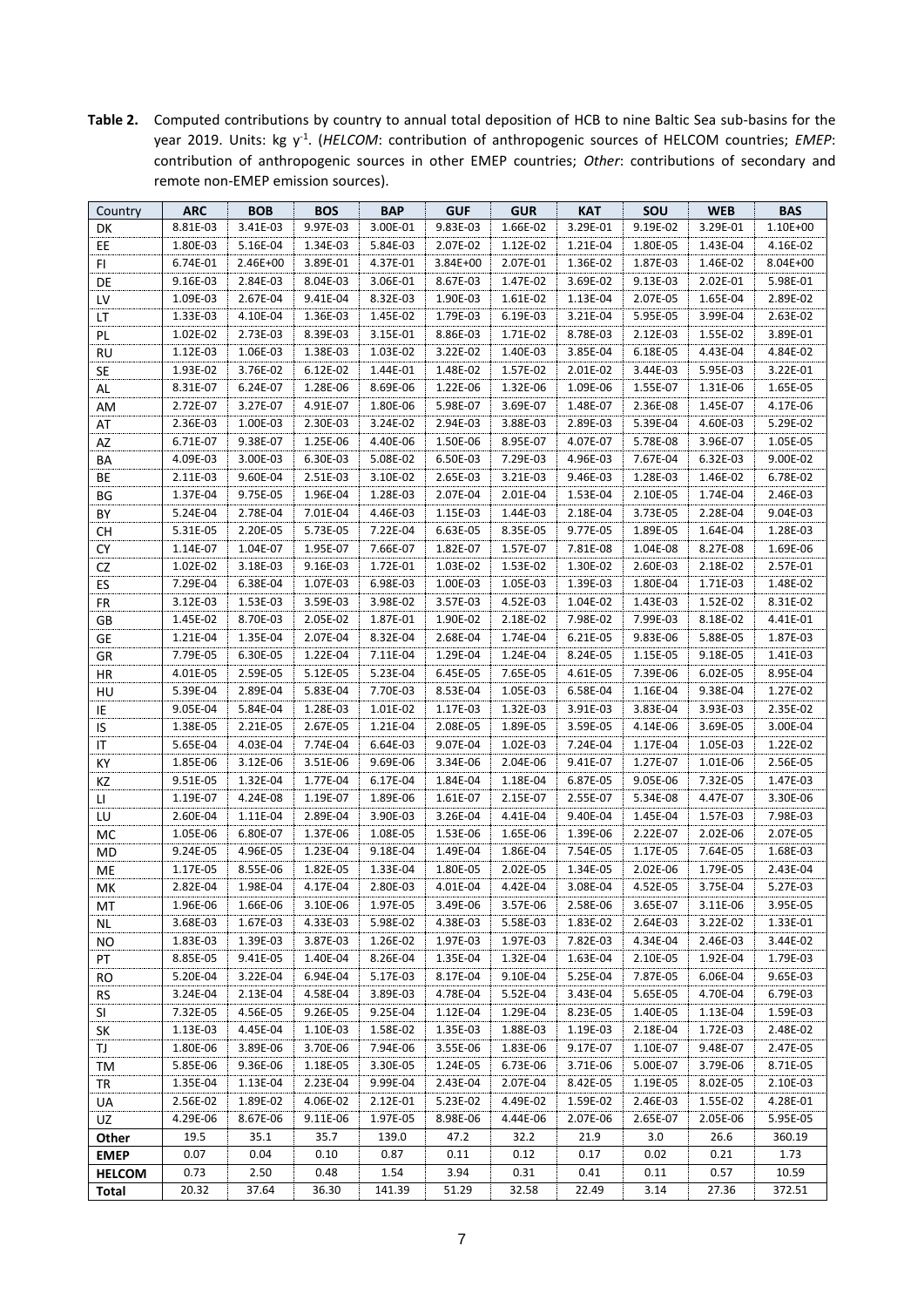# **Metadata**

## *Technical information*

#### 1. Source:

Meteorological Synthesizing Centre East (MSC-E) of EMEP

2. Description of data:

Atmospheric depositions of HCB to the Baltic Sea for the period from 1990 to 2019 were estimated using the GLEMOS model developed at EMEP/MSC-E [\(http://en.msceast.org/index.php/j](http://en.msceast.org/index.php/j-stuff/glemos)[stuff/glemos\)](http://en.msceast.org/index.php/j-stuff/glemos). The latest available official HCB emission data for the HELCOM and other EMEP countries have been used in the model computations. Emissions of HCB for each year of this period were officially reported by most of the HELCOM countries. These data are available from the web site of the EMEP Centre on Emission Inventories and Projections (CEIP) [\(http://www.ceip.at/\)](http://www.ceip.at/). The information on HCB emission data used in model simulations is presented in the BSEFS "Atmospheric emissions of HCB in the Baltic Sea region".

3. Geographical coverage:

Model predictions of HCB atmospheric deposition were obtained for the European region and surrounding areas covered by the EMEP modelling domain.

4. Temporal coverage:

Time-series of annual atmospheric deposition of HCB were estimated for the period 1990 – 2019.

5. Methodology and frequency of data collection:

Atmospheric input and source allocation budget of HCB deposition to the Baltic Sea were computed using the latest version of GLEMOS model using the EMEP domain [\(https://www.ceip.at/ms/ceip\\_home1/ceip\\_home/new\\_emep-grid/\)](https://www.ceip.at/ms/ceip_home1/ceip_home/new_emep-grid/). Model estimates describe regional scale distribution of pollution levels and source-receptor relationships.

Global modelling framework GLEMOS is a multi-scale multi-pollutant simulation platform developed for operational and research applications within the EMEP programme [*Tarrason and Gusev,* 2008; *Travnikov et al.,* 2009; *Jonson and Travnikov*, 2010; *Travnikov and Jonson*, 2011]. The framework allows simulations of dispersion and cycling of different classes of pollutants (e.g. heavy metals and persistent organic pollutants) in the environment with a flexible choice of the simulation domain (from global to local scale) and spatial resolution. The vertical structure consists of 20 irregular terrain-following sigma layers covering the height up to 10 hPa (ca. 30 km). Among these layers 10 lowest layers cover the first 5 km of the troposphere and height of the lowest model layer is about 75 m.

Anthropogenic emission data for modelling of HCB have been prepared based on the gridded emissions fields provided by CEIP for the EMEP longitude-latitude grid system with spatial resolution 0.1x0.1 degree. Gridded emissions are complemented by additional emission parameters required for model runs (e. g. intra-annual variations and vertical distribution). Atmospheric concentrations of chemical reactants and particulate matter, which are required for the description of HCB gas-particle partitioning and degradation, were imported from the MOZART model [*Emmons et al*., 2010]. Boundary conditions for model simulations over EMEP domain were estimated using the global scale GLEMOS model simulations [*Ilyin et al.*, 2021]. To evaluate accumulation of HCB in the terrestrial and aquatic compartments and subsequent re-volatilization, spinup global scale model simulations were carried out for period 1945-2019 based on the updated MSC-E expert estimates of global historical HCB emissions [*Shatalov et al.*, 2010].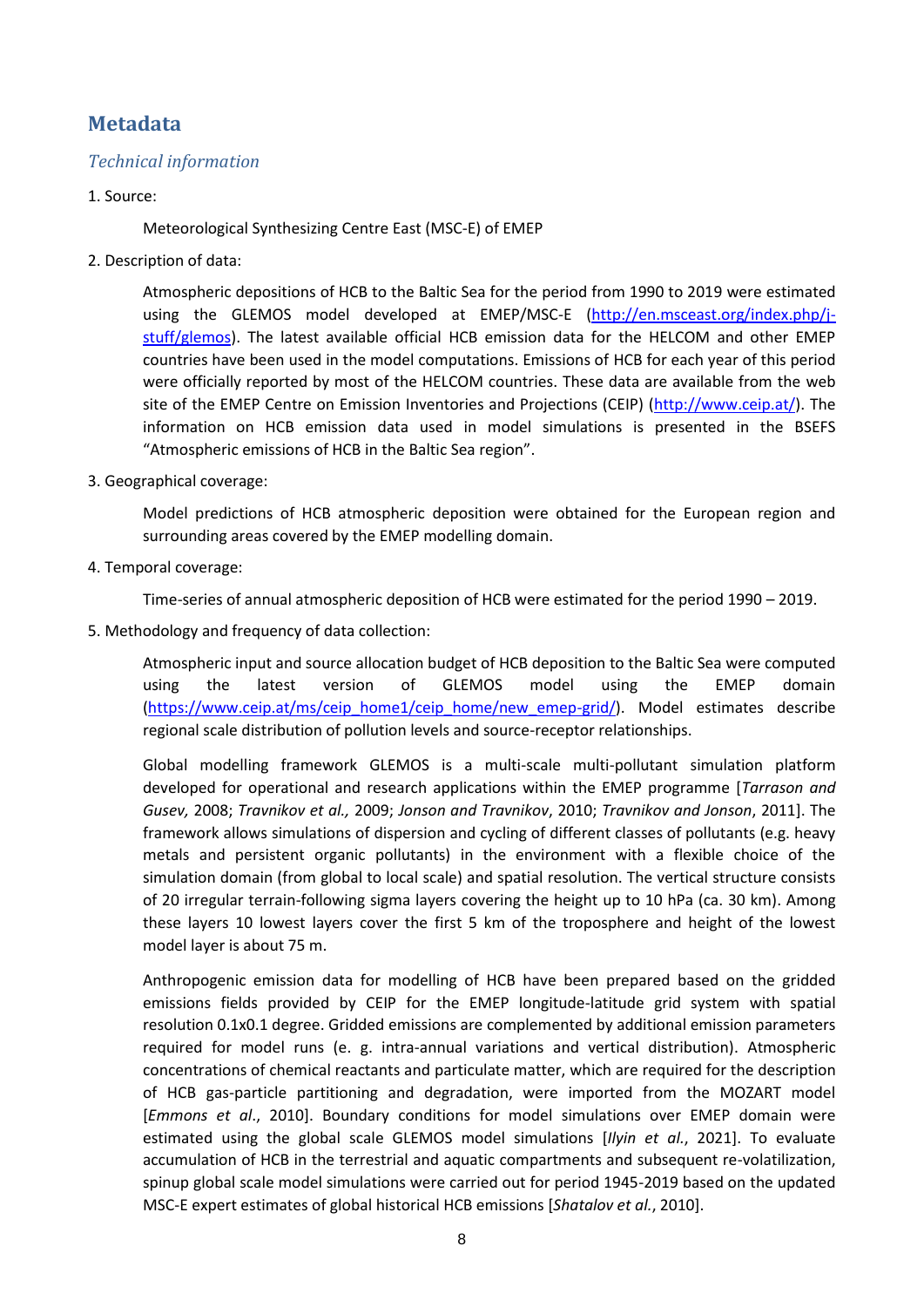Meteorological data used in model simulations for 1990-2019 were obtained using WRF meteorological data pre-processor [*Skamarock et al*., 2008] on the basis of meteorological reanalyses data (ERA-Interim) of European Centre for Medium-Range Weather Forecasts (ECMWF).

Model assessment of atmospheric transport and deposition of HCB is carried out on regular basis annually two years in arrears on the basis of emission data officially submitted by the Parties to LRTAP Convention.

Normalized values of HCB deposition for the period 1990-2019 were obtained on the basis of results of model simulations using bi-exponential approximation [*Colette et al*., 2016].

#### *Quality information*

6. Strength and weakness:

Strength: annually updated information on atmospheric input of HCB to the Baltic Sea and its subbasins.

Weakness: uncertainties of officially submitted inventories of HCB emissions, and of model estimates of secondary emissions from terrestrial and aquatic compartments.

7. Uncertainty:

Modelling approach, developed by the MSC-E for POPs, has been verified using regular comparisons of modelling results with measurements of the EMEP monitoring network [*Gusev et al*., 2005, 2006; *Shatalov et al.,* 2005; *Ilyin et al.*, 2021] and thoroughly reviewed at the workshop held in October, 2005 under supervision of the EMEP Task Force of Measurements and Modelling (TFMM). It was concluded that "MSC-E model is suitable for the evaluation of long-range transboundary transport and deposition of POPs in Europe" [ECE/EB.AIR/GE.1/2006/4].

8. Further work required:

Further work is required to reduce uncertainties of HCB pollution model assessment including uncertainties of monitoring data, emission inventories, and modelling approach applied in the EMEP GLEMOS model.

### **References**

*Colette et al. [2016]. Air pollution trends in the EMEP region between 1990 and 2012. EMEP: CCC-Report 1/2016. 105 p.* 

- *Connor J.A., Farhat S.K., Vanderfort M. [2012]. GSI Mann-Kendall toolkit for constituent trend analysis. User's manual, version 1.0. GSI Environmental Inc., (https://www.academia.edu/26179389/GSI\_MANN-KENDALL\_TOOLKIT\_For\_Constituent\_Trend\_Analysis\_USERS\_MANUAL?auto=download).*
- *Emmons L.K., Walters S., Hess P.G., Lamarque J.-F., Pfister G.G., Fillmore D., Granier C., Guenther A., Kinnison D., Laepple T., Orlando J., Tie X., Tyndall G., Wiedinmyer C., Baughcum S.L., and Kloster S. [2010] Description and evaluation of the Model for Ozone and Related chemical Tracers, version 4 (MOZART-4), Geosci. Model Dev., 3, 43–67, doi:10.5194/gmd-3-43-2010.*
- *Gilbert R.O. [1987]. Statistical methods for environmental pollution monitoring. Van Nostrand Reinhold Company Inc., ISBN 0-442- 23050-8, 320 p.*
- *Gusev A., I. Ilyin, L.Mantseva, O.Rozovskaya, V. Shatalov, O. Travnikov [2006] Progress in further development of MSCE-HM and MSCE-POP models (implementation of the model review recommendations. EMEP/MSC-E Technical Report 4/2006. [\(http://www.msceast.org/reports/4\\_2006.pdf\)](http://www.msceast.org/reports/4_2006.pdf).*
- *Gusev A., E. Mantseva, V. Shatalov, B.Strukov [2005] Regional multicompartment model MSCE-POP EMEP/MSC-E Technical Report 5/2005. [\(http://www.msceast.org/reports/5\\_2005.pdf\)](http://www.msceast.org/reports/5_2005.pdf).*
- *Ilyin I., N.Batrakova, A.Gusev, M.Kleimenov, O.Rozovskaya, V.Shatalov, I.Strizhkina, O.Travnikov, K.Breivik, H.L.Halvorsen,*